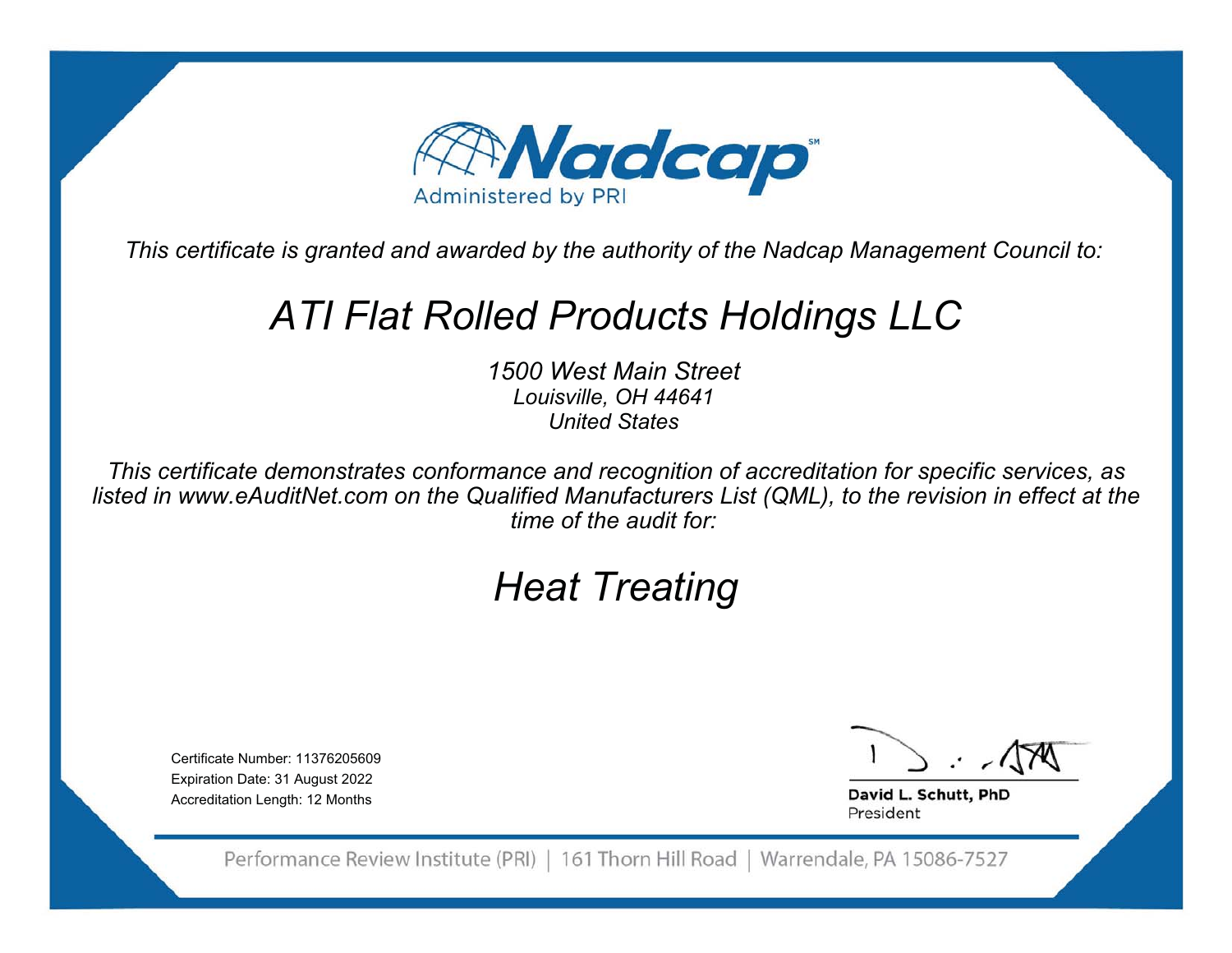

#### **Heat Treating**

#### **ATI Flat Rolled Products Holdings LLC** 1500 West Main Street Louisville, OH 44641

This certificate expiration is updated based on periodic audits. The current expiration date and scope of accreditation are listed at: www.eAuditNet.com - Online QML (Qualified Manufacturer Listing).

In recognition of the successful completion of the PRI evaluation process, accreditation is granted to this facility to perform the following:

# **AC7000 - AUDIT CRITERIA FOR NADCAP ACCREDITATION**

# **AC7102 Rev J - Nadcap Audit Criteria for Heat Treating Baseline (AC7102/S and AC7102/8 must also be selected) (to be used on audits on BEFORE 15-Aug-2021)**

Nickel and Cobalt Alloys – Industry Specs – Check any applicable boxes

Industry Spec – Other – Nickle and Cobalt Alloys

Stainless Steels, Austenitic – Industry Specs – Check any applicable boxes

Industry Spec – Other – Stainless Steels, Austenitic

Stainless Steels, Martensitic – Industry Specs – Check any applicable boxes

Industry Spec – Other – Stainless Steels, Martensitic

Stainless Steels, Precipitation Hardening – Industry Specs – Check any applicable boxes

Industry Spec – Other – Stainless Steels, Precipitation Hardening

Titanium Alloys – Industry Specs – Check any applicable boxes

Industry Spec – Other – Titanium Alloys – Industry Specs – Check any applicable boxes

# **AC7102S Rev J - Nadcap Supplemental Audit Criteria for Heat Treating (to be used on audits on'after 31 May 2020)**

U11 The Boeing Company

# **AC7102/8 - Nadcap Audit Criteria for Heat Treating Pyrometry (to be used on audits before 15- Aug-2021)**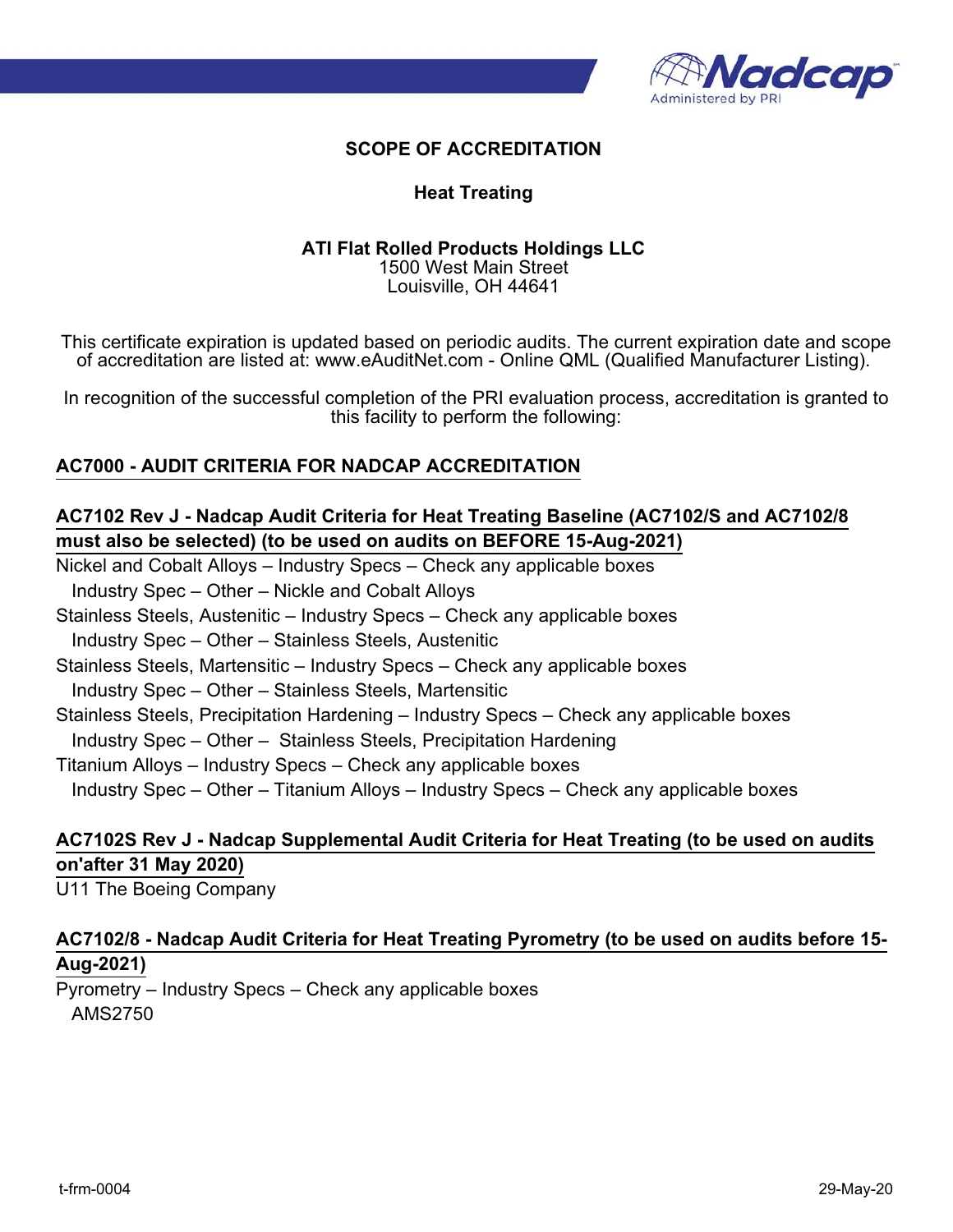

# *ATI Flat Rolled Products Holdings LLC*

*1357 E Rodney French Blvd New Bedford, MA 02742 United States*

*This certificate demonstrates conformance and recognition of accreditation for specific services, as listed in www.eAuditNet.com on the Qualified Manufacturers List (QML), to the revision in effect at the time of the audit for:*

# *Heat Treating*

Certificate Number: 8691201726Expiration Date: 28 February 2023 Accreditation Length: 18 Months

Merit

Merit

Merit

David L. Schutt, PhD President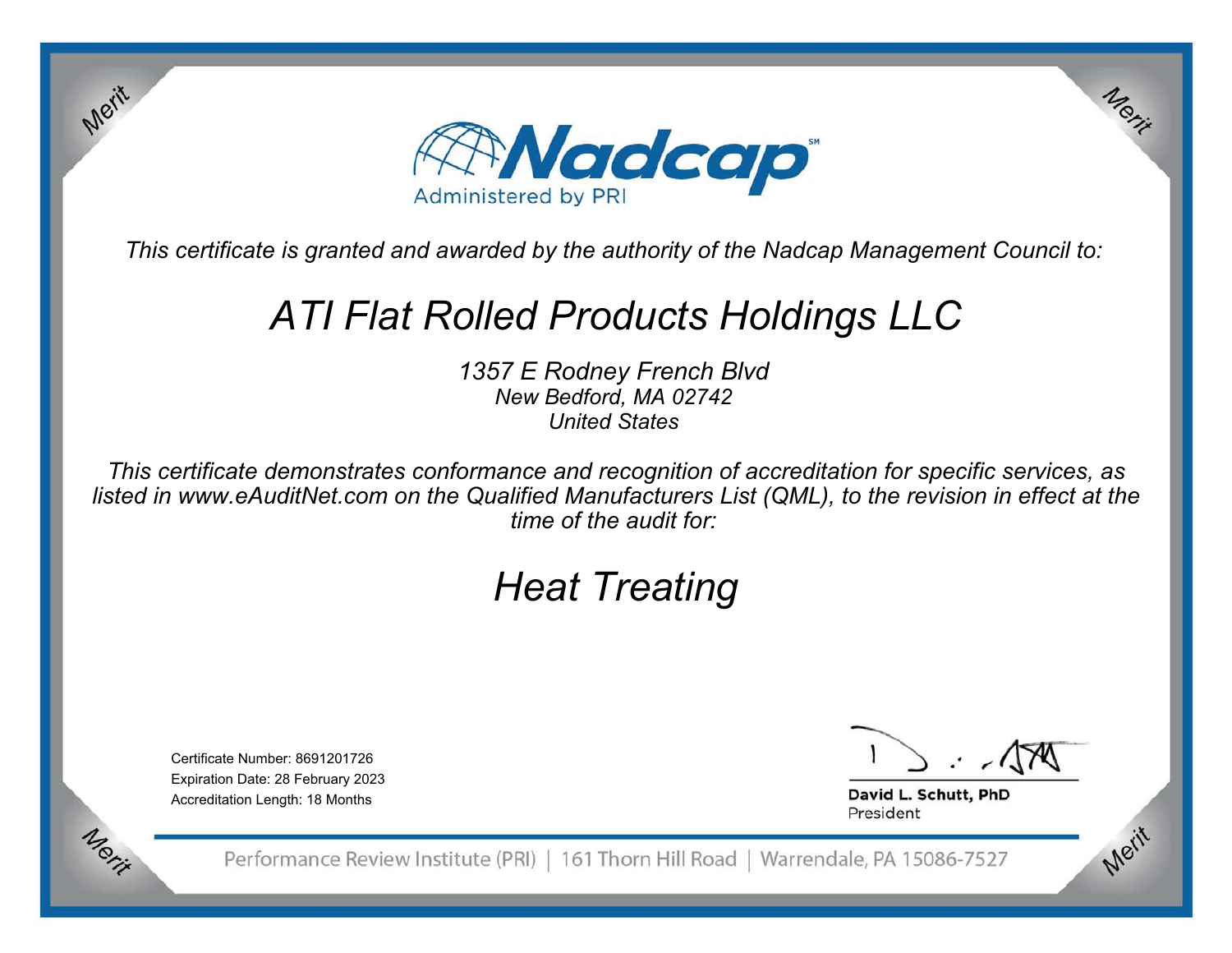

#### **Heat Treating**

#### **ATI Flat Rolled Products Holdings LLC**

1357 E Rodney French Blvd New Bedford, MA 02742

This certificate expiration is updated based on periodic audits. The current expiration date and scope of accreditation are listed at: www.eAuditNet.com - Online QML (Qualified Manufacturer Listing).

In recognition of the successful completion of the PRI evaluation process, accreditation is granted to this facility to perform the following:

# **AC7000 - AUDIT CRITERIA FOR NADCAP ACCREDITATION**

# **AC7102 Rev J - Nadcap Audit Criteria for Heat Treating Baseline (AC7102/S and AC7102/8 must also be selected) (to be used on audits on BEFORE 15-Aug-2021)**

Nickel and Cobalt Alloys – Industry Specs – Check any applicable boxes

Industry Spec – Other – Nickle and Cobalt Alloys

Stainless Steels, Austenitic – Industry Specs – Check any applicable boxes

Industry Spec – Other – Stainless Steels, Austenitic

Stainless Steels, Martensitic – Industry Specs – Check any applicable boxes

Industry Spec – Other – Stainless Steels, Martensitic

Stainless Steels, Precipitation Hardening – Industry Specs – Check any applicable boxes

Industry Spec – Other – Stainless Steels, Precipitation Hardening

Steels – Industry Specs – Check any applicable boxes

Industry Spec – Other – Steels – Industry Specs – Check any applicable boxes

Titanium Alloys – Customer Specs

Titanium Alloys – Industry Specs – Check any applicable boxes

Industry Spec – Other – Titanium Alloys – Industry Specs – Check any applicable boxes

# **AC7102S Rev J - Nadcap Supplemental Audit Criteria for Heat Treating (to be used on audits**

**on'after 31 May 2020)**

U11 The Boeing Company U3 Rolls–Royce

# **AC7102/8 - Nadcap Audit Criteria for Heat Treating Pyrometry (to be used on audits before 15- Aug-2021)**

Pyrometry – Customer Specs Pyrometry – Industry Specs – Check any applicable boxes AMS2750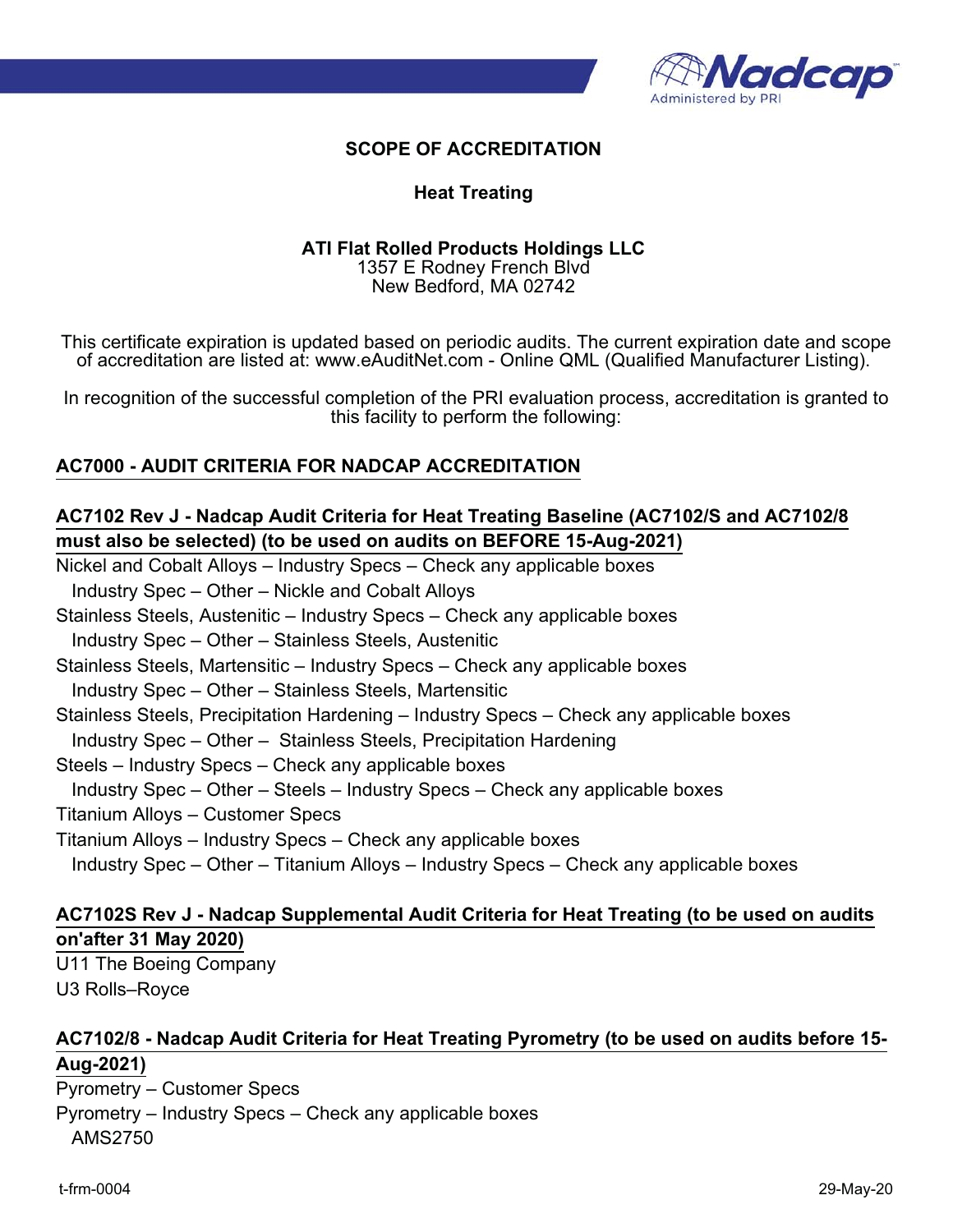

# *ATI Flat Rolled Products Holdings LLC*

*2070 Pennsylvania Ave Monaca, PA 15061-1854 United States*

*This certificate demonstrates conformance and recognition of accreditation for specific services, as listed in www.eAuditNet.com on the Qualified Manufacturers List (QML), to the revision in effect at the time of the audit for:*

# *Heat Treating*

Certificate Number: 8462192396Expiration Date: 30 November 2022 Accreditation Length: 24 Months

Merit

Merit

Merit

David L. Schutt, PhD President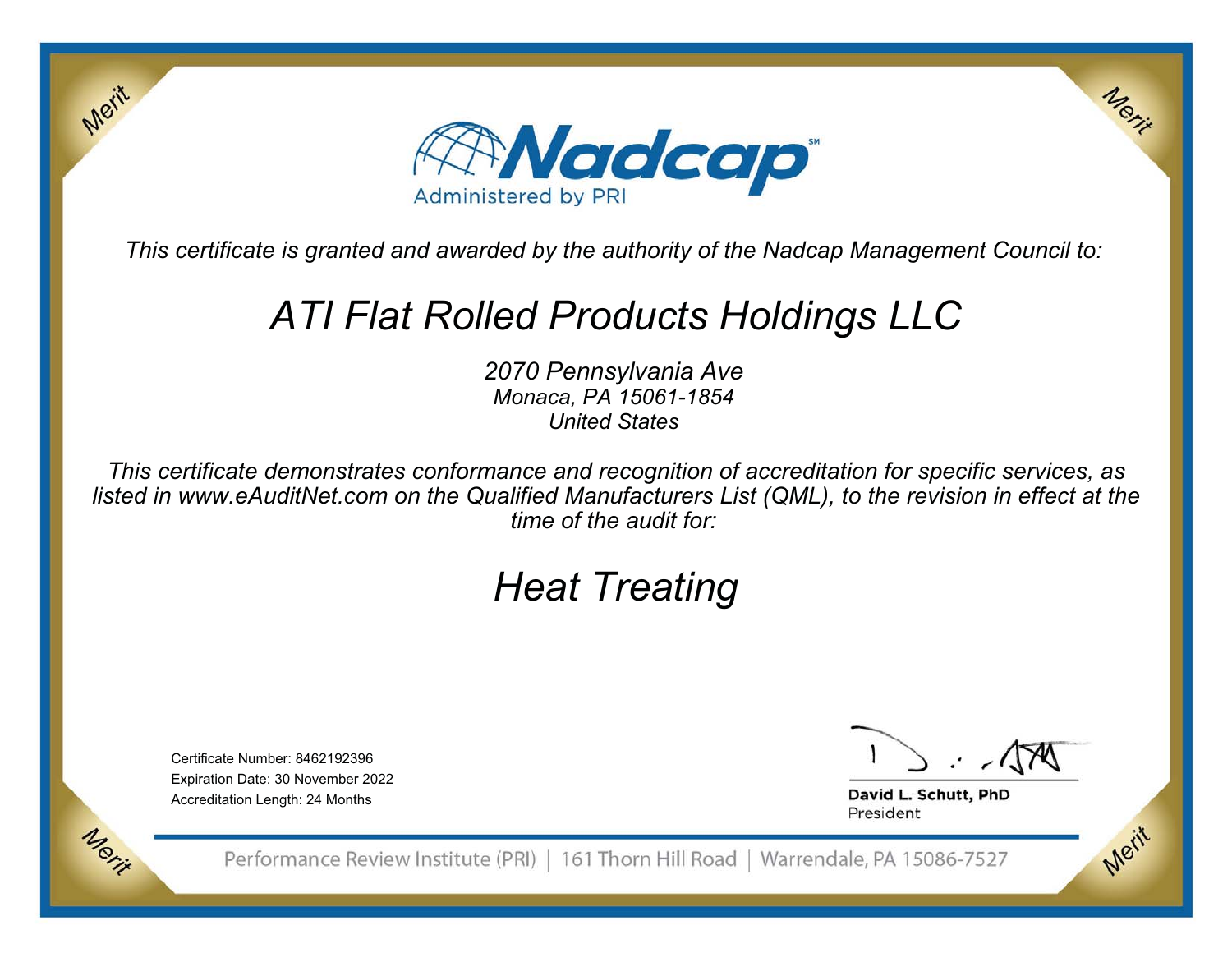

### **Heat Treating**

# **ATI Flat Rolled Products Holdings LLC**

2070 Pennsylvania Ave Monaca, PA 15061-1854

This certificate expiration is updated based on periodic audits. The current expiration date and scope of accreditation are listed at: www.eAuditNet.com - Online QML (Qualified Manufacturer Listing).

In recognition of the successful completion of the PRI evaluation process, accreditation is granted to this facility to perform the following:

# **AC7102 Rev J - Nadcap Audit Criteria for Heat Treating Baseline (AC7102/S and AC7102/8 must also be selected) (to be used on audits on/after 3 December 2017)**

Titanium Alloys – Customer Specs Titanium Alloys – Industry Specs – Check any applicable boxes Industry Spec – Other

**AC7102S Rev J - Nadcap Supplemental Audit Criteria for Heat Treating (to be used on audits on'after 31 May 2020)** U11 The Boeing Company

#### **AC7102/8 - Nadcap Audit Criteria for Heat Treating Pyrometry**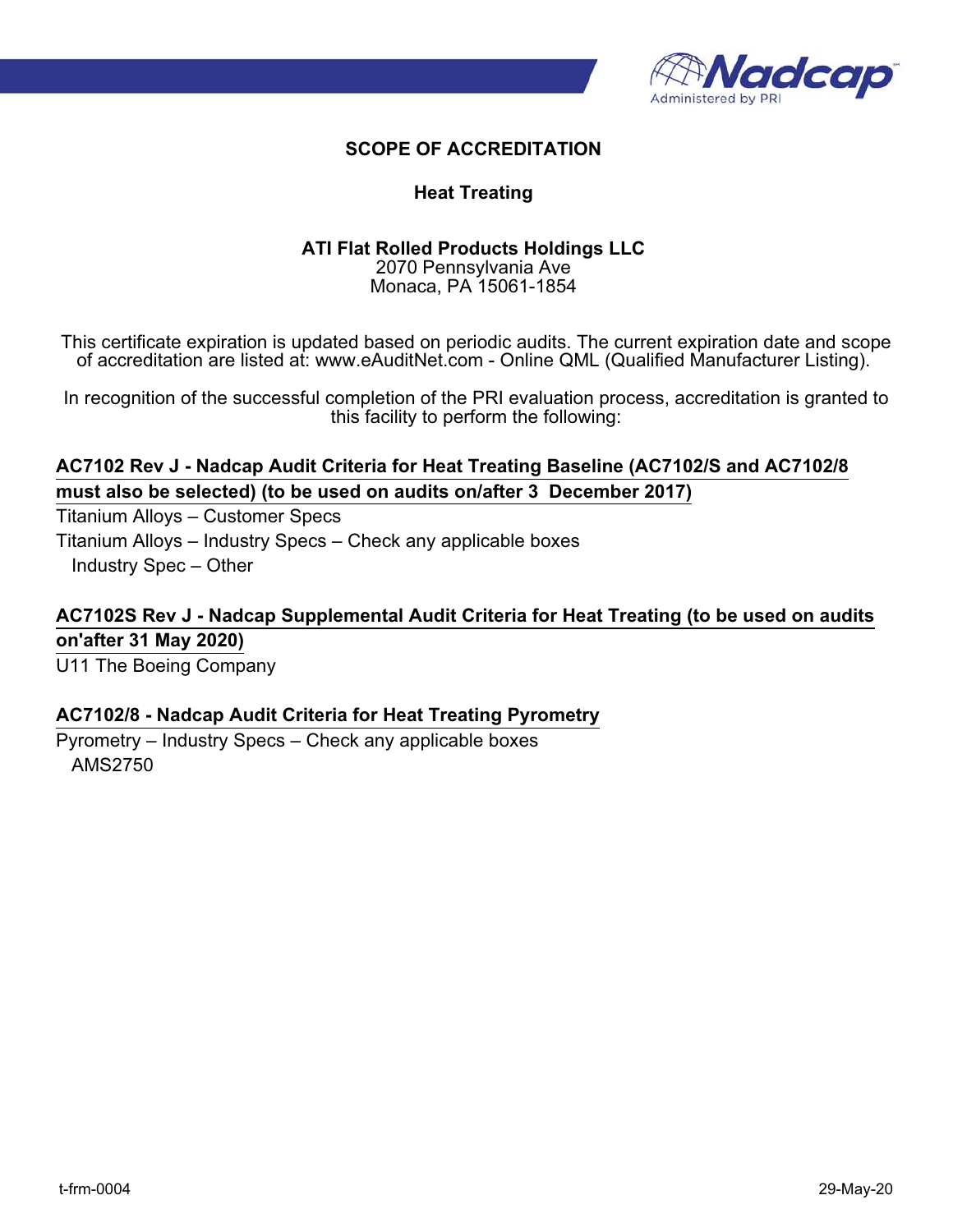

# *ATI Flat Rolled Products Holdings LLC*

*500 Green StreetWashington, PA 15301 United States*

*This certificate demonstrates conformance and recognition of accreditation for specific services, as listed in www.eAuditNet.com on the Qualified Manufacturers List (QML), to the revision in effect at the time of the audit for:*

# *Heat Treating*

Certificate Number: 11378206889Expiration Date: 29 February 2024 Accreditation Length: 24 Months

Merit

**Jay Solomond** Executive Vice President & Chief Operating Officer Merit

Merit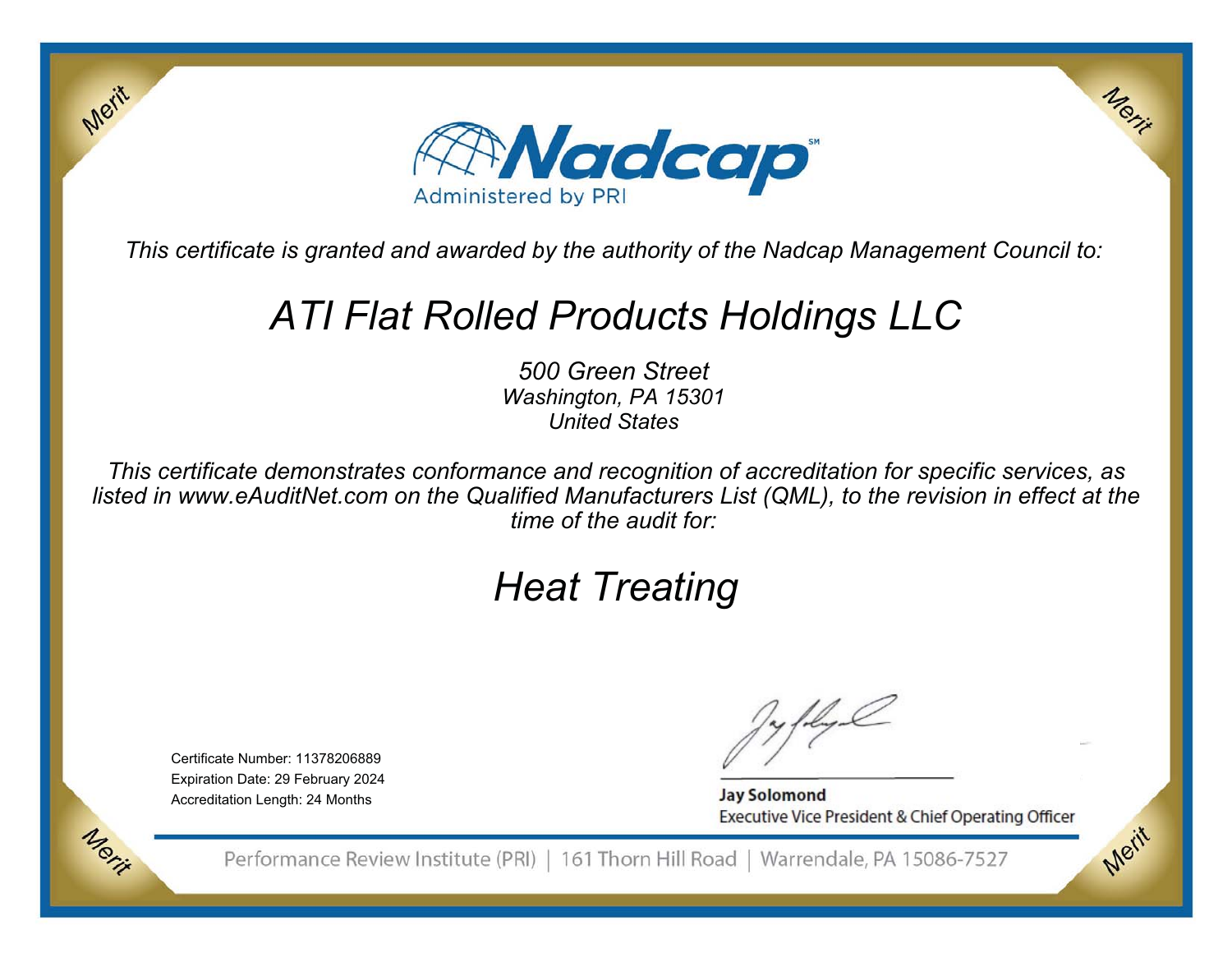

#### **Heat Treating**

#### **ATI Flat Rolled Products Holdings LLC** 500 Green Street Washington, PA 15301

This certificate expiration is updated based on periodic audits. The current expiration date and scope of accreditation are listed at: www.eAuditNet.com - Online QML (Qualified Manufacturer Listing).

In recognition of the successful completion of the PRI evaluation process, accreditation is granted to this facility to perform the following:

#### **AC7000 - AUDIT CRITERIA FOR NADCAP ACCREDITATION**

# **AC7102 Rev K - Nadcap Audit Criteria for Heat Treating Baseline (AC7102/S and AC7102/8 must also be selected) (to be used on audits on or after 15-Aug-2021)**

Nickel and Cobalt Alloys – Industry Specs – Check any applicable boxes

Industry Spec – Other – Nickel and Cobalt Alloys

Nickel and Cobalt Alloys– Customer Specs

Stainless Steels, Austenitic – Customer Specs

Stainless Steels, Austenitic – Industry Specs – Check any applicable boxes

Industry Spec – Other – Stainless Steels, Austenitic

Stainless Steels, Martensitic – Industry Specs – Check any applicable boxes

Industry Spec – Other – Stainless Steels, Martensitic

Stainless Steels, Precipitation Hardening – Industry Specs – Check any applicable boxes

Industry Spec – Other – Stainless Steels, Precipitation Hardening

Titanium Alloys – Industry Specs – Check any applicable boxes

Industry Spec – Other – Titanium Alloys

# **AC7102S Rev J - Nadcap Supplemental Audit Criteria for Heat Treating (to be used on audits on'after 31 May 2020)**

U11 The Boeing Company

# **AC7102/8 Rev A - Nadcap Audit Criteria for Heat Treating Pyrometry (to be used on audits on/after 15-Aug-2021)**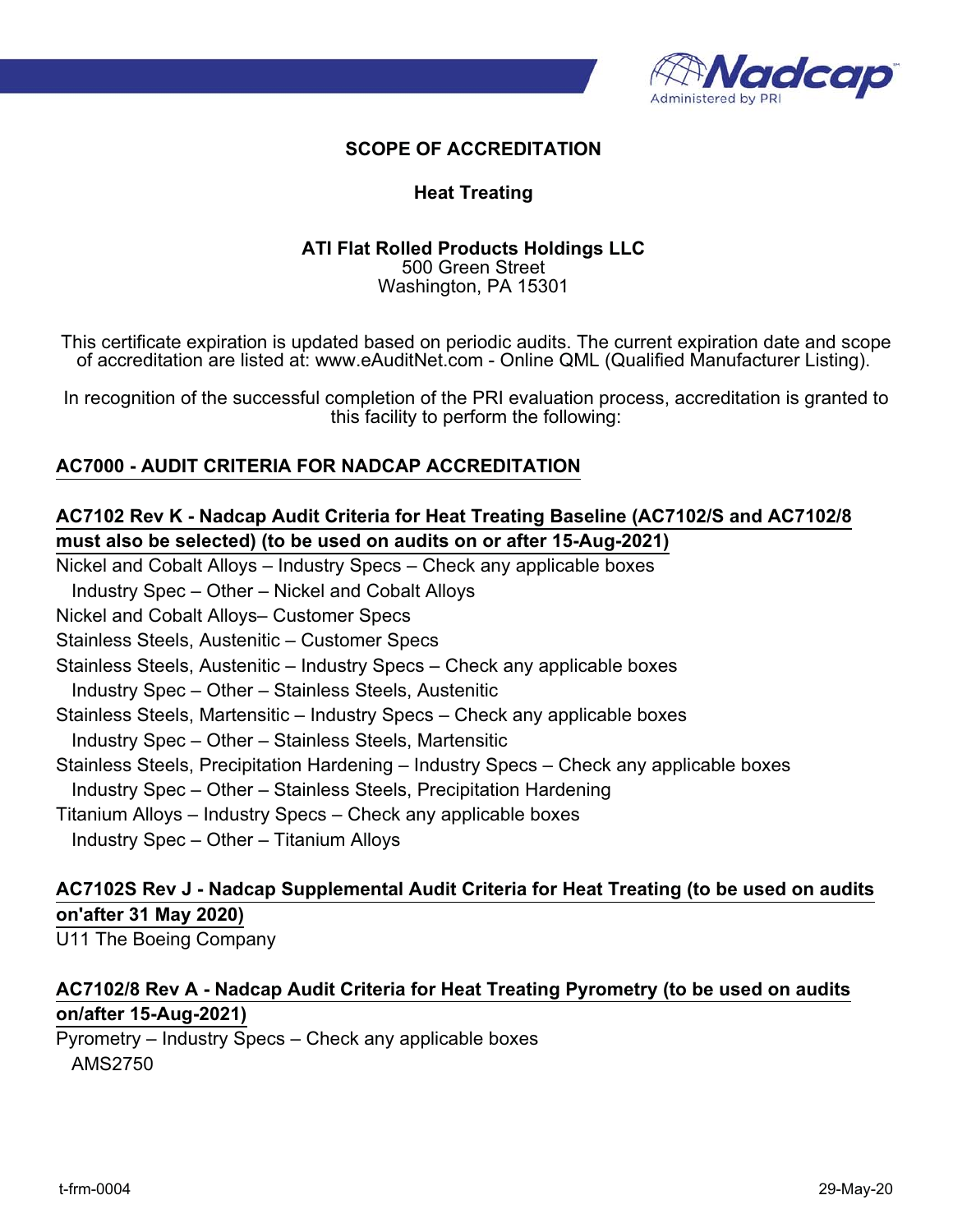

# ATI Flat Rolled Products Holdings LLC

130 Lincoln Avenue Vandergrift, PA 15690United States

This certificate demonstrates conformance and recognition of accreditation for specific services, as listed in www.eAuditNet.com on the Qualified Manufacturers List (QML), to the revision in effect at thetime of the audit for:

# Heat Treating

Certificate Number: 11377210098Expiration Date: 31 May 2023Accreditation Length: 12 Months

**Jay Solomond** Executive Vice President & Chief Operating Officer